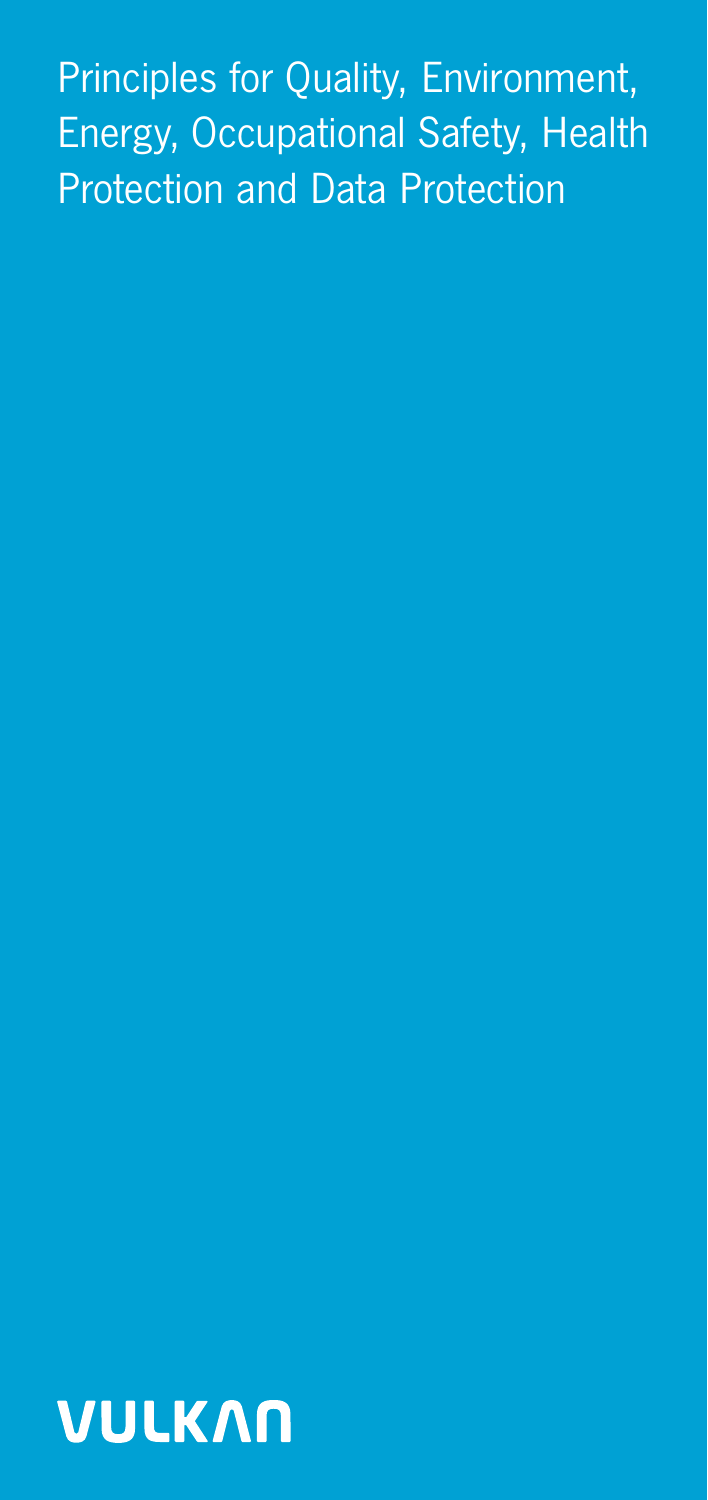Principles for Quality, Environment, Energy, Occupational Safety, Health Protection and Data Protection

In accordance with our business interests, VULKAN strives to be a worldwide leading company in the areas of quality, environment, energy, occupational safety and health protection management, taking into account all relevant data protection requirements in detail.

This means in detail:

### Laws and other obligations

We comply with all relevant laws and VULKAN obligations.

# Sustainability

We strive to conserve resources and reduce or avoid all conflicting aspects and risks associated with our products, services and manufacturing processes.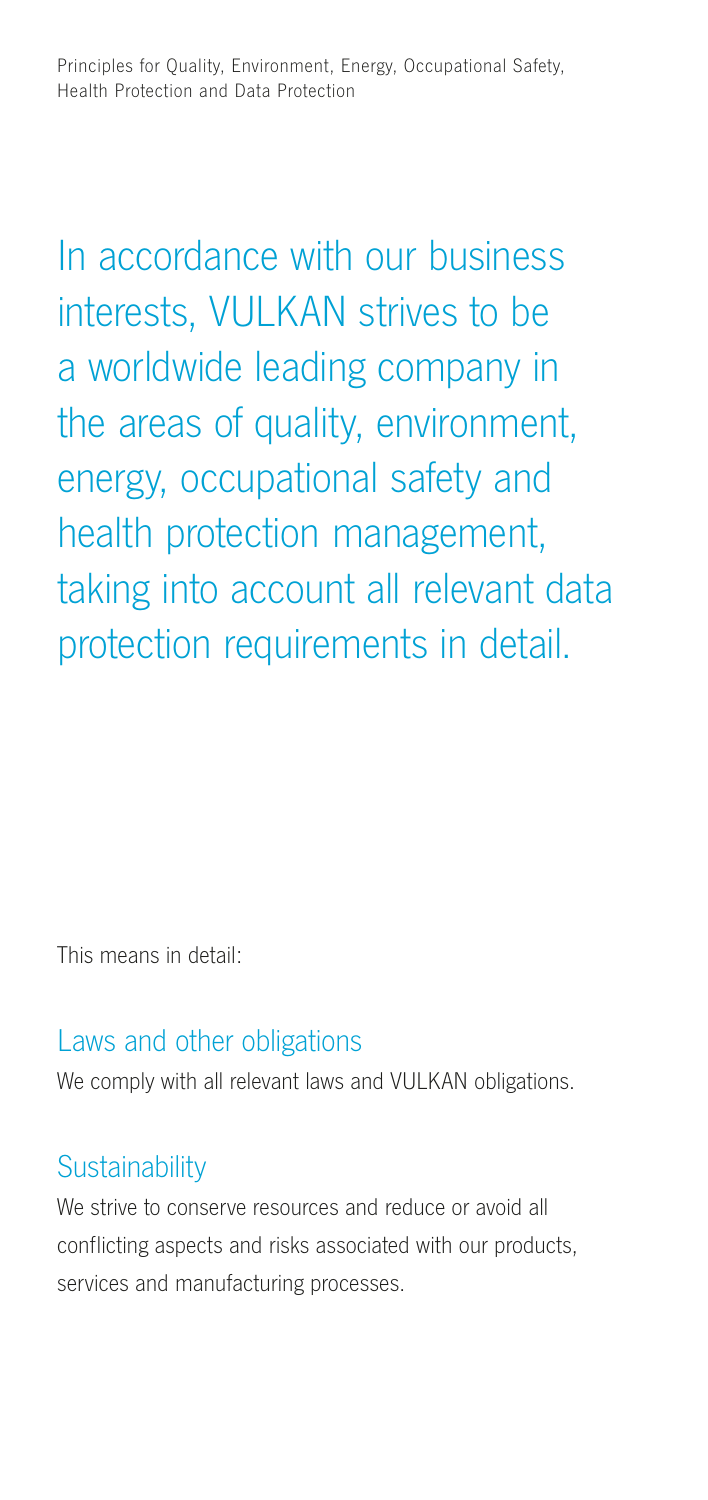# Employees

We provide healthy and safe workplaces for our employees and strive to prevent injuries and illnesses. We promote a healthy lifestyle and encourage respect for the environment. It is also natural for us to involve employee representatives in all issues relating to work, health and the environment.

We ensure that our employees have the awareness, skills and knowledge to implement these corporate principles.

### **Customers**

We proactively work with our customers to meet their needs.

# Suppliers and service providers

This is also true for our suppliers and service providers, with whom we work very closely to improve performance.

# Social responsibility

We assume social responsibility as far as possible, even beyond the boundaries of our plants.

VULKAN is committed to continuous improvement in quality, environment, energy, occupational safety and health protection. We set goals, measure the progress and report on the results.

Compliance with these principles is the responsibility of all employees and managers.